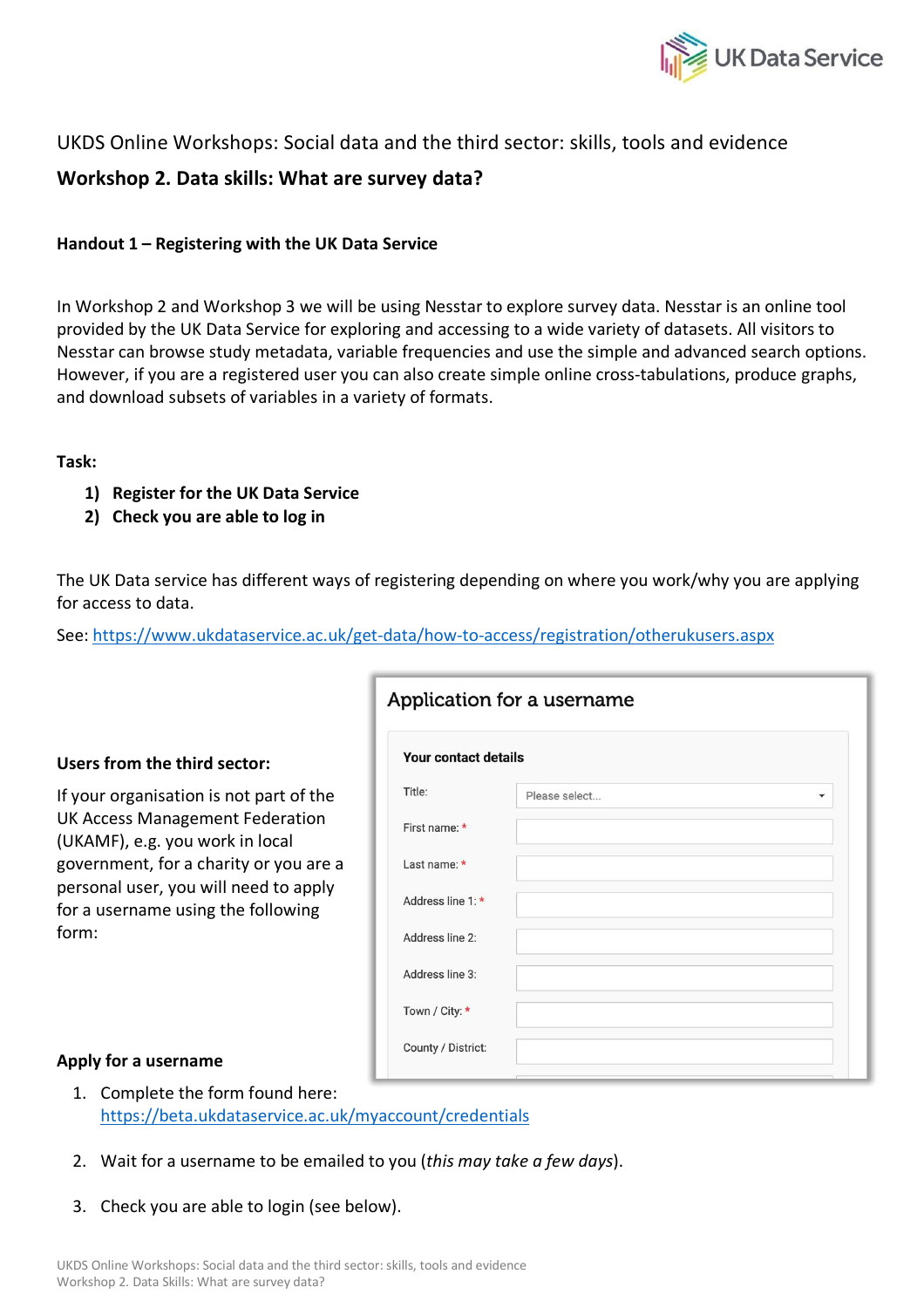#### **Login to the UK Data Service**

1. From the UK Data Service homepage select *Register/Login* from the top right hand corner.

|                                                                                                                                                              |          |          |          | COVID-19<br>Site search                                     | Accessibility<br><b>FAQ</b><br>Help | New users<br>Sitemap<br>Contact |
|--------------------------------------------------------------------------------------------------------------------------------------------------------------|----------|----------|----------|-------------------------------------------------------------|-------------------------------------|---------------------------------|
| <b>UK Data Service</b>                                                                                                                                       | About us | Get data | Use data | Manage data                                                 | Deposit data                        | <b>News and events</b>          |
|                                                                                                                                                              |          |          |          |                                                             | 600000                              | Register / Login                |
| We expect to run as normal a service as possible during this COVID-19 (Coronavirus) emergency. Please visit our COVID-19 page for the latest<br>information. |          |          |          |                                                             |                                     | $\mathbf x$                     |
|                                                                                                                                                              |          |          |          | Explore the UK's largest collection of social, economic and |                                     |                                 |
|                                                                                                                                                              |          |          |          | population data resources                                   |                                     |                                 |
|                                                                                                                                                              |          |          |          |                                                             | Search data                         |                                 |
|                                                                                                                                                              |          |          |          |                                                             |                                     |                                 |

- 2. Select your institution from the dropdown box in the login page
	- Ø If you applied for a user name from the UK Data Service, select *UK Data Archive*
	- Ø Select *Continue*
	- $\triangleright$  NB. You will not be able to complete the next step until you have your username

| Help                                                                                                              | Login                                                                                                                 |
|-------------------------------------------------------------------------------------------------------------------|-----------------------------------------------------------------------------------------------------------------------|
| If you are in the UK and your<br>organisation is part of the UK Access                                            | Select your organisation to continue:                                                                                 |
| Management Federation (UKAMF) and<br>on this list of federation members, you<br>can use the username and password | You previously selected: UK Data Archive                                                                              |
| issued to you by your organisation to<br>register with the UK Data Service.                                       | Start typing the name of your organisation                                                                            |
| If you are not in the UK, or your<br>organisation is not on the list of<br>federation members, request a          | Continue                                                                                                              |
| username.                                                                                                         | If you have a username beginning 'ukd', use this link to login.<br>If you are a Secure Lab user, login to Secure Lab. |